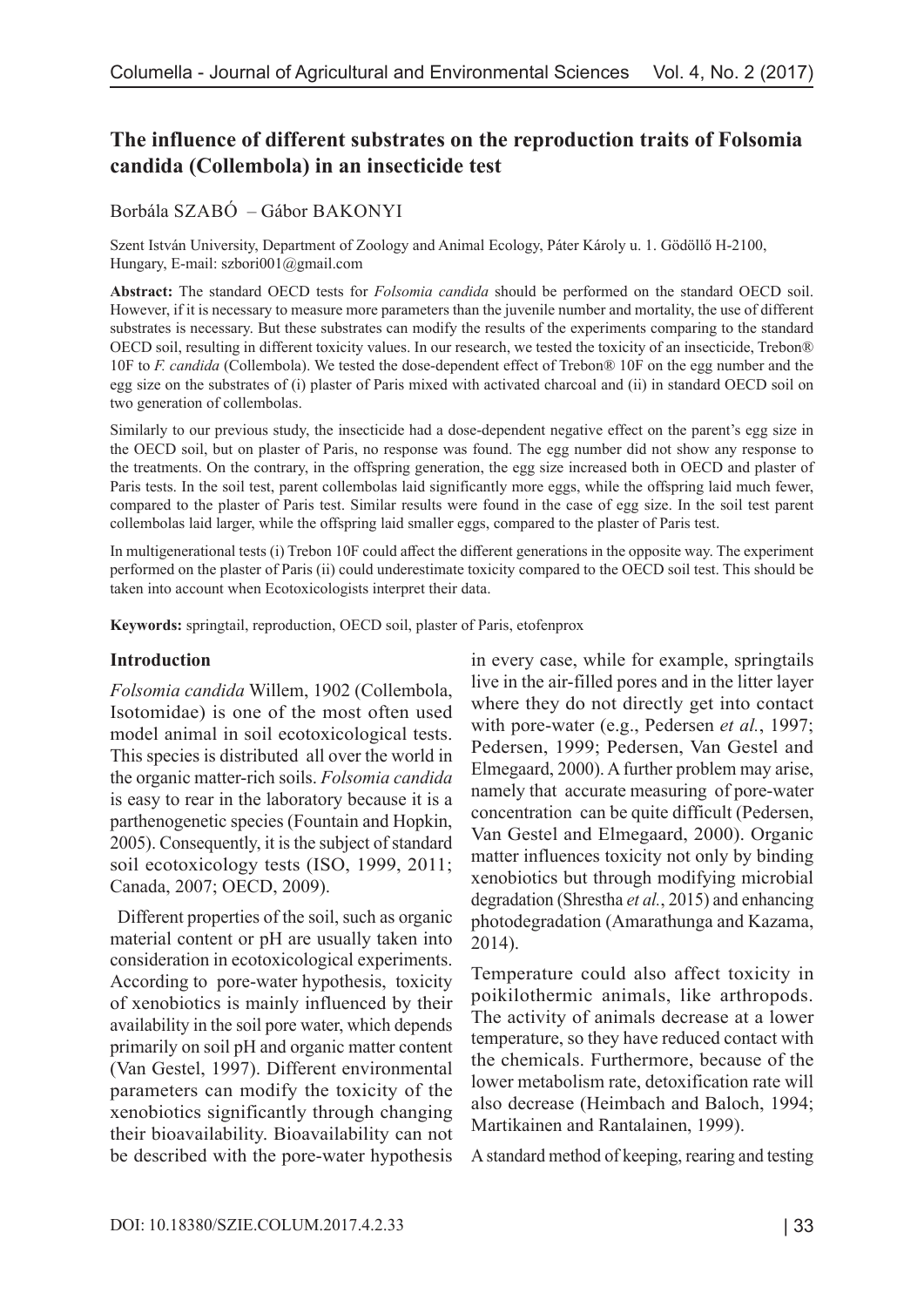collembola was developed by Goto (1960). According to his method, collembola is kept on the plaster of Paris mixed with activated charcoal. If pesticide test is performed on this substrate, chemicals could be bound by the activated charcoal (Li *et al.*, 2016). Crommentuijn et al. (1997) found that increasing organic matter content of artificial soil (2-10%) can decrease the solved cadmium content of the soil by 50%. Moreover, decreasing pH caused more available cadmium in the pore-water. Similar results were found in other studies as well (Van Gestel and Mol, 2003; Waalewijn-Kool *et al.*, 2014).

There are some important population parameters, that could not be measured in soil or artificial soil. For example, collembola eggs are not removable from the soil. Moreover, the effect of the xenobiotics is determined in standard tests at the end of the experiment (Fountain and Hopkin, 2001), so the measure of the exact time-response curve is problematic in the soil. Consequently, it is not possible involving egg parameters in the experiment if it is performed in the soil. This problem can be easily solved by using plaster of Paris instead of soil. Collembola can lay eggs on this flat surface, and the total number of eggs and any egg parameters are observable later on. One of the most studied parameters in ecotoxicological experiments with *F. candida* is the egg number, which is investigated from an ecotoxicological and evolution biological point of view. From the ecotoxicological point of view, the egg number decreases due to the effect of heavy metal contamination (Fountain and Hopkin, 2001; Smit *et al.*, 2004). If evolution biology of *F. candida* was in the focus of the study, difference between clonal lines (Stam, Leemkule and Ernsting, 1996), life-history traits (Tully and Ferrière, 2008; Hafer *et al.*, 2011), or *Wolbachia* symbiont presence (Timmermans and Ellers, 2009) were studied. Other parameters as the egg shape, the egg viability, and the egg size are rather involved in ecological and evolution biological studies not in ecotoxicological ones (Stam, Leemkule and Ernsting, 1996; Tully and Ferrière, 2008; Timmermans and Ellers, 2009; Hafer and Pike, 2010; Hafer *et al.*, 2011). For

example, Tully and Ferrière (2008) measured egg size, egg number, clutch size and clutch number to reveal the different life-history strategies of *F. candida* reacting to different food availability and overcrowding. Another parameter is the growth of animals which is not measurable in experiments carried out in soil only in plaster of Paris. The growth of animals were estimated by weight (Stam, Leemkule and Ernsting, 1996; Smit *et al.*, 2004) or length (Fountain and Hopkin, 2001) of the animals. Smit *et al*. (2004) measured the dose-dependent effect of dietary zinc on *F. candida* by measuring the fresh weight of the animals. The weight of the animals was significantly lower in the treated group than in the control. The clutch size was decreased by zinc, and the juvenile period also became longer, as the hatching time, as well as, the hatching success also decreased significantly.

The aim of the study was to reveal whether different substrates, as artificial soil and plaster of Paris, will cause a difference (i) in the egg number or (ii) in the egg size of *F. candida* in a dose-response test with the pesticide Trebon® 10F? Moreover, it was questioned, whether (iii) a different effect is observable on parent and offspring generation in a two-generation test, and if so, (iv) is the substrate strengthening or weakening the effect?

## **Materials and Methods**

*F. candida* was obtained from the stock population reared in the laboratory of the Szent István University, Department of Zoology and Animal Ecology for the past 20 years. Collembolas were kept in Petri dishes with a diameter of 9 cm and height of 1 cm based on the method of Goto (1960), so the dish was poured with plaster of Paris mixed with activated charcoal (10:1 volume ratio). The animals were kept at a temperature of  $20 \pm 0.2$  °C, with constant humidity (~100%) and in total darkness. Petri dishes were watered, and the collembolas were fed with dry baker's yeast once per week ad libitum. During the breeding phase, they were aerated weekly. All phases of the experiment were performed at a temperature of  $20 \pm 0.2$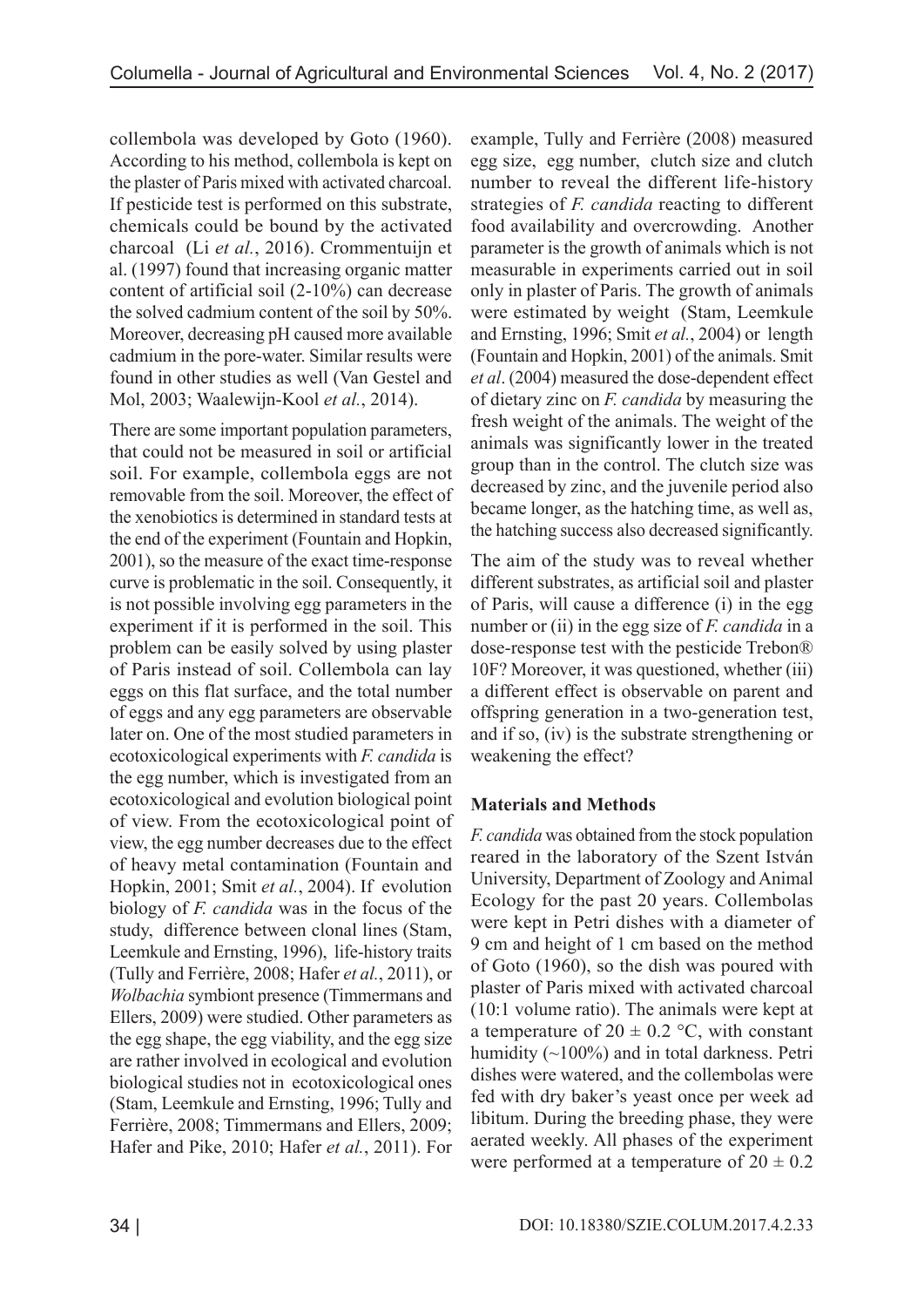$\rm{^{\circ}C}$ , with constant humidity ( $\rm{\sim}100\%$ ) and in total darkness except when individuals were moved. Collembolas were transported with the aid of a small aspirator.

The Trebon® 10F (water soluble) is pyrethroid insecticide with the active ingredient, etofenprox. Etofenprox is an UV sensitive chemical. It degrades fast in homeotherm animals. It affects the sodium channels of the neurones inducing constant stimuli (FAO, 2006). It is not used in Europe anymore only in Asia, but it was applicable in orchards, cereals, maize, and forests. Nowadays Trebon® 30 EC (a.i. etofenprox) have been used instead, which contains aromatic hydrocarbons in order to enhance the dissolution. Recommended field concentration of Trebon® 10F in orchards and in forests is 0.883 ml/l. A reproduction test of *F. candida* was performed with the field concentration (0.883 ml/l) and its tenth diluted (0.0883 ml/l) and tenfold concentrated solution (8.83 ml/l), extended to parents and offspring.

Two experiments were performed. For the first experiment standard OECD artificial soil was used (OECD, 2009), which contains 74% sand, 20% kaolin clay, 5% sphagnum peak, and 1 % calcium carbonate, and the pH 7.29. In the test with the artificial soil (soil test hereafter) 10-12 days old synchronised individuals ( $n = 90$  per treatment) were placed in plastic boxes (5 cm high, the basic diameter was 5.3 cm, and upper diameter was 6.6 cm). At this age, the size of the animals was  $0.90 \pm 0.11$  mm. The box was filled with 24.5 g of dry soil and mixed with 5.5 ml of pesticide solution or tap water (60% water holding capacity). Four boxes were used, three for the treatments plus one for the control. After 20 days all of the animals were carefully separated from the dry soil. Thereafter, 30 out of the 90 individuals were chosen randomly from each treatment and the collembolas were placed individually in Petri dishes (9 cm in diameter) prepared in 10:1 volume ratio of plaster of Paris and activated charcoal. The new place induced egg laying in most cases. The boxes were opened for aeration, feeding, and cleaning of the mould if needed once every week. So, each animal was

kept alone during the measurements and get a unique identification number (ID). The eggs were photographed on the 9<sup>th</sup> day, see in details later. At the start of the egg-laying phase, the animals were  $1.99 \pm 0.11$  mm long. There were 30 replicate per concentration.

The second experiment in Petri dishes with plaster of Paris mixed with activated charcoal (plaster of Paris test hereafter) was performed. The collembolas were transferred to Petri dishes soaked with the concentrations mentioned before (30 dishes per concentration and 30 dishes as control). The animals were transferred to the Petri dishes at the age of 10-12 days, and they were left there for 20 days. The dishes were opened for aeration, feeding, and cleaning of the mould if needed once every week. Then egg-laying period began. The eggs were measured on the 9<sup>th</sup> day. Collembolas were kept individually during the experiment and get an ID. There were 30 replicate per concentration.

The egg clutches were spread carefully with a wet brush and a digital photo was taken of each (Olympus C7070 Wide zoom camera with Olympus C5060 ADL optic). The eggs were numbered in the photo manually. Thereafter, ten eggs were chosen randomly from each clutch with a random number generator. The first ten eggs with the smallest random number were chosen. The shortest and longest diameters of the eggs relative at a 90° angle to each other were measured with the aid of the ImageJ open source software (Schneider, Rasband and Eliceiri, 2012). A premade standard was used to calibrate the measurements at every magnification. The mean of five measurements was used as a final conversion rate from pixel to mm.

From the offspring generation, individuals were chosen randomly. In the soil test collembola was kept on artificial soil for 20 days as described above (different lineages were not mixed, the pedigree of the animals was recorded). In the plaster of Paris test, they get on Trebon® 10F soaked Petri dishes, and they were left there for 20 days. Then egg-laying period began. After 9 days the clutches were spread carefully with a wet brush and a digital photo was taken by each.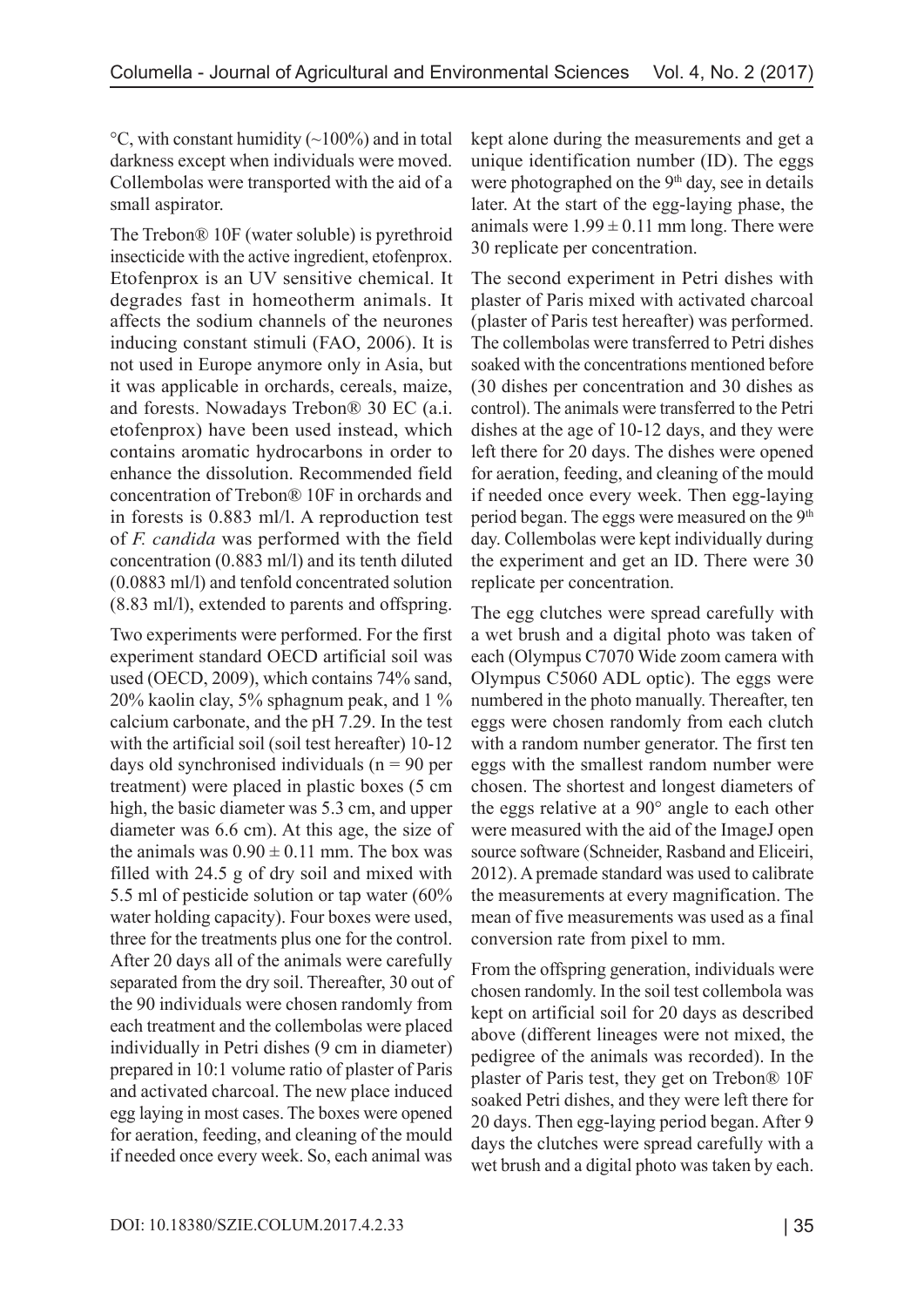Thereafter, ten eggs were chosen randomly from each clutch with a random number generator as described above. The shortest and longest diameters of the eggs relative at a 90° angle to each other were measured. All of the statistical analyses were made with the R Statistical program 3.1.1 (R Core Team, 2012). The total number of laid eggs and the size of eggs were analysed with more type of models. The egg diameters were transformed so that the shortest and longest diameters were multiplied by each other and the square root of it was extracted. This kind of transformation results in a diameter as if the eggs were perfectly round. This is the geometrical mean of the two diameters which is less influenced by the shape of the egg than the mathematical mean. This measure is called egg size, hereafter. Respectively the logarithm of concentrations was inserted in the models to reduce the number of inner comparisons and the probability of the type I error.

The effect of concentration and test method on egg number were analysed with a linear model. The mixed effect model was applied for egg size analysis because the measurements on the eggs from the same clutch were not independent. Mixed effect model corrects the calculation accordingly with the so-called random effect (nlme package from R, (Pinheiro *et al.*, 2013). The identification numbers of the individuals were the random effect, which showed that the eggs had originated from the same dish. The total data set (which contains both tests) and concentrations were tested separately too. In models with total datasets including both tests interaction of the concentration and test type was included.

## **Results**

Concentration does not have a significant effect on the total number of eggs either in soil or in the plaster of Paris test. In the soil test the egg size was significantly affected by concentration  $(p < 0.001$ ,  $t = -5.16$ ) (residual and standard deviation of the model were 0.018 and 0.0112, respectively). If Trebon® 10F concentration increase the egg size decreases, while there was

no effect on egg size in the plaster of Paris test.

In the offspring generation, egg number was affected neither in the soil nor in the plaster of Paris test. The egg size was increased with Trebon® 10F concentration in both test types. Pesticide effect was significant in the soil test p  $< 0.001$ , t = 4.57 (residual and standard deviation of the model were 0.022 and 0.010) and in the plaster of Paris test  $p = 0.021$ ,  $t = 2.38$  (residual and standard deviation of the model were 0.017 and 0.0096) as well.

Statistical data are summarised in Table 1. In the soil test, parent animals laid significantly more eggs than in the plaster of Paris test, but offspring animals laid much fewer in the tenth concentration and in the field concentration. Similar results occurred in the case of egg size. In the parent generation animals in the soil test laid larger eggs in the control (14.4% larger) and in the tenth concentration (9.7% larger). By contrast, the offspring in the soil test laid smaller eggs in the control (8.3% smaller) and in the tenth concentration (11.9% smaller).

## **Discussion**

In the case of the soil experiment, parents invested less into their offspring. In the plaster of Paris experiment, no such observable effect was found. This is consistent with the results of Mousseau and Fox (1998), who showed that trade-off between the reproduction and production is a common phenomenon in insect species. So our result could refer to poor environmental conditions (Fox, Thakar and Mousseau, 1997; Fox and Czesak, 2000), which was resulted in insecticide treatment. In the case of offspring, in both tests, egg size is increasing as a reaction to the insecticide treatment. Because of the constant egg number, the investment into the next generation increases, too. According to Tully and Ferriére (2008), the increase of the egg size improves the viability of the eggs of *Folsomia candida*. Similar trends were found with many herbivore insect species (Awmack and Leather, 2002). According to our results, it is plausible, that the parents can transmit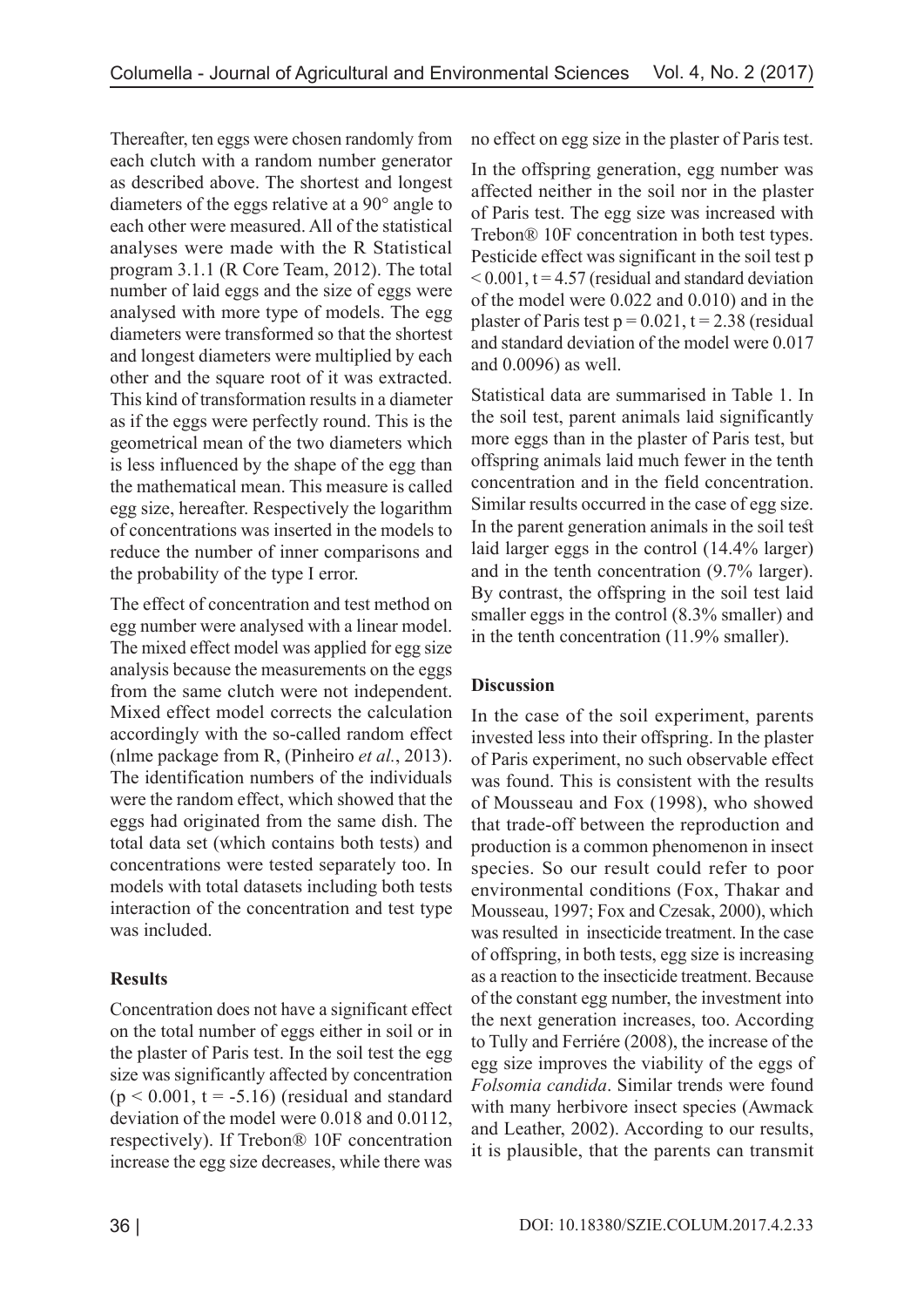| Table 1. The statistical summary of Trebon 10F insecticide effects on <i>Folsomia candida</i> . The "model elements"   |
|------------------------------------------------------------------------------------------------------------------------|
| refer to tested effects. The "difference" means the estimated difference to the effect of the model element to the     |
| total number of eggs (first column) and to the egg size (second column). The total number of eggs is the number of     |
| eggs laid during the experiments. The egg size is the geometrical mean of the shortest and longest diameter of the     |
| egg. The test type difference is the plaster of Paris test minus soil test. In the case of concentration model element |
| is the continuous concentration effect. The difference between the different concentration levels $(0.1; 1; 10)$ from  |
| the control are in the separate concentrations models. Total dataset models compare the plaster of Paris test to the   |
| soil test. The significant p-values are bolded.                                                                        |
|                                                                                                                        |

| <b>Total number of eggs</b>                  |         |          |                | Egg size                                     |              |          |            |
|----------------------------------------------|---------|----------|----------------|----------------------------------------------|--------------|----------|------------|
| Model elements p-value                       |         | t-value  | difference     | Model elements                               | p-value      | t-value  | difference |
| Parents' total dataset                       |         |          |                | Parents' total dataset                       |              |          |            |
| Test type                                    | $0.001$ | 4.731    | 51.93          | Test type                                    | $\bf{0}$     | 4.618    | 0.0145     |
| Concentration                                | 0.245   | $-1.168$ | $-1.95$        | Concentration                                | 0.883        | 0.147    | 0.0008     |
| Interaction                                  | 0.091   | 1.704    | 3.57           | Interaction                                  | 0.004        | $-2.956$ | $-0.0192$  |
| Parents' test type difference in separate    |         |          |                | Parents' test type difference in separate    |              |          |            |
| concentrations                               |         |          |                | concentrations                               |              |          |            |
| Control                                      | 0.001   | 3.720    | 65.60          | Control                                      | < 0.001      | 4.048    | 0.0187     |
| 0.1                                          | 0.033   | 2.242    | 41.88          | 0.1                                          | 0.005        | 3.056    | 0.0123     |
| 1                                            | 0.010   | 2.771    | 51.69          | 1                                            | 0.560        | 0.589    | 0.0035     |
| 10                                           | < 0.001 | 4.814    | 88.29          | 10                                           | 0.488        | $-0.706$ | $-0.0039$  |
| Offspring's total dataset                    |         |          |                | Offspring's total dataset                    |              |          |            |
| Test type                                    | < 0.001 | $-4.856$ | $-107.90$      | Test type                                    | $\mathbf{0}$ | $-4.385$ | $-0.0112$  |
| Concentration                                | 0.001   | $-3.290$ | $-12.00$       | Concentration                                | 0.099        | 1.660    | 0.0064     |
| Interaction                                  | 0.020   | 2.352    | 10.53          | Interaction                                  | 0.134        | 1.506    | 0.0073     |
| Offspring's test type difference in separate |         |          |                | Offspring's test type difference in separate |              |          |            |
| concentrations                               |         |          | concentrations |                                              |              |          |            |
| Control                                      | 0.138   | $-1.520$ | $-52.64$       | Control                                      | 0.001        | $-3.532$ | $-0.0099$  |
| 0.1                                          | 0.001   | $-3.683$ | $-146.20$      | 0.1                                          | $0.001$      | $-3.925$ | $-0.0141$  |
| 1                                            | 0.018   | $-2.480$ | $-113.56$      | 1                                            | 0.170        | $-1.400$ | $-0.0063$  |
| 10                                           | 0.984   | $-0.021$ | $-0.53$        | 10                                           | 0.389        | $-0.873$ | $-0.0044$  |

information about the unfavourable environment to their offspring. The transmission could happen through the egg content or through epigenetic variation. Further explanation of this hypothesis is to be found in Szabó and Bakonyi (2017).

The comparison of the two substrates shows, that parents lay more and larger eggs in a soil test, however offspring lay larger eggs and with twice more eggs in the plaster of Paris test. So in general in the soil test parents invest more in their offspring, but offspring invest much less in their eggs than in the plaster of Paris test. One explanation of this result is that probably in the soil the collembola has a contact with the pesticide on a much larger surface. So collembolas can take up Trebon® 10F not

only through the legs, but through the whole body surface, and this fact could cause higher toxicity. According to Smit *et al*. (2004), this toxicity is caused by the more intensive contact with the pore-water. The activated charcoal mixed in the plaster of Paris could bind the compound permanently (Lebo *et al.*, 2003; Yu *et al.*, 2011). That is why in experiments carried out with activated charcoal effective concentration of a pesticide is less than the nominal one. (Crommentuijn, Doornekamp and Van Gestel, 1997; Van Gestel and Mol, 2003; Waalewijn-Kool *et al.*, 2014; Li *et al.*, 2016). Crommentuijn *et al*. (1997) found that increasing organic matter content of artificial soil significantly decreased the cadmium content of the pore water. Kang et al. (2001) found similar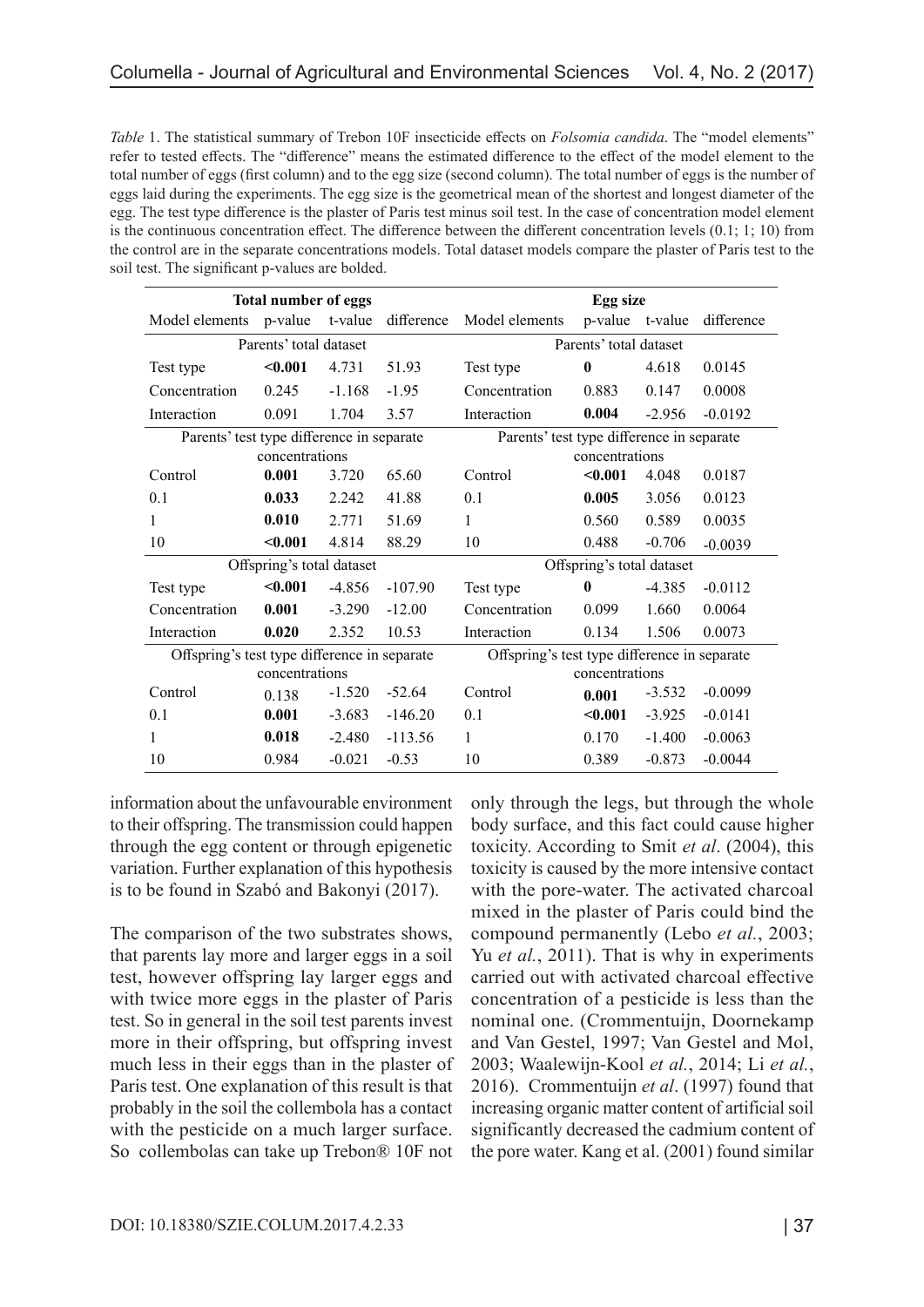results as ours in the case of *Paronychiurus kimi* (Collembola), where the glufosinate-ammonium was less toxic to springtails on the plaster of Paris than in artificial soil.

We can assume, that the binding effect was not linear in the present experiment. While the organic matter content decreases the effect of the Trebon® 10F on the egg number approximately to the half in the artificial soil, but the effect is not halved in the case of the egg size. This fact supports the hypothesis that egg size is more sensitive or more strictly regulated parameter compared to the egg number. Consequently, the substrate is a key factor in soil ecotoxicological studies with collembola.

In conclusion, the following hypothesis could be formulated: (i) Trebon 10F could affect different generations in the opposite way. The experiment performed on the plaster of Paris (ii) could underestimate toxicity compared to the OECD soil test. Further studies should be carried out with different materials in the plaster of Paris (e.g. graphite instead of activated charcoal), to find the substrate in which soil toxicity can be reliably estimated together with measuring egg and growth parameters.

#### **Acknowledgement**

The authors would like to thank I. Ványiné Surman for her continuous help in the laboratory and Zs. Bakonyi for polishing the English.

#### **References**

- Amarathunga, A. A. D., Kazama, F. (2014): Photodegradation of chlorpyrifos with humic acid-bound suspended matter, Journal of Hazardous Materials, **280**. 671–677. doi: 10.1016/j.jhazmat.2014.08.063.
- Awmack, C. S., Leather, S. R. (2002): Host plant quality and fecundity in herbivorous insects, Annual Review of Entomology, **47**:1. 817–844.
- Enivronment Canada (2007): Test for measuring survival and reproduction of springtails exposed to contaminants in soil. Environmental Protection Series. Ottawa, ON, Canada Ottawa.
- Crommentuijn, T., Doornekamp, A., van Gestel, C. A. M. (1997): Bioavailability and ecological effects of cadmium on *Folsomia candida* (Willem) in an artificial soil substrate as influenced by pH and organic matter, Applied Soil Ecology, **5:**3. 261–271. doi: 10.1016/S0929-1393(97)00003-6.
- FAO (2006) FAO specifications and evaluations for agricultural pesticides: Etofenprox, http://www.fao.org/fileadmin/templates/agphome/documents/Pests\_Pesticides/Specs/Etofenprox07.pdf.
- Fountain, M. T., Hopkin, S. P. (2001): Continuous monitoring of *Folsomia candida* (Insecta: Collembola) in a metal exposure test, Ecotoxicology and environmental safety, **48**:3. 275–86. doi: 10.1006/eesa.2000.2007.
- Fountain, M. T., Hopkin, S. P. (2005): *Folsomia candida* (Collembola): a "standard" soil arthropod, Annual Review of Entomology, **50**. 201–222. doi: 10.1146/annurev.ento.50.071803.130331.
- Fox, C. W., Czesak, M. E. (2000): Evolutionary ecology of plant diseases in natural ecosystems, Annual Review of Entomology, **45**. 341–369. doi: 10.1146/annurev.phyto.40.021202.110417.
- Fox, C. W., Thakar, M. S., Mousseau, T. A. (1997): Egg size plasticity in a seed beetle: an adaptive maternal effect, The American Naturalist, **149:**1. 149–163. doi: 10.1086/285983.
- van Gestel, C. A. M. (1997): Scientific basis for extrapolating results from soil ecotoxicity tests to field conditions and the use of bioassays, in Straalen, N. M. van and Løkke, H. (eds) Ecological risk assessment of contaminants in soil. London: Chapman and Hall, 25–50.
- van Gestel, C. A. M., Mol, S. (2003): The influence of soil characteristics on cadmium toxicity for *Folsomia candida* (Collembola : Isotomidae), Pedobiologia, **47**:4. 387–395. doi: 10.1078/0031-4056-00202.
- Goto, H. E. (1960): Simple techniques for the rearing of Collembola and a note on the use of a fungistatic substance in the cultures, Entomologists' Monthly Magazine, **96**. 138–140.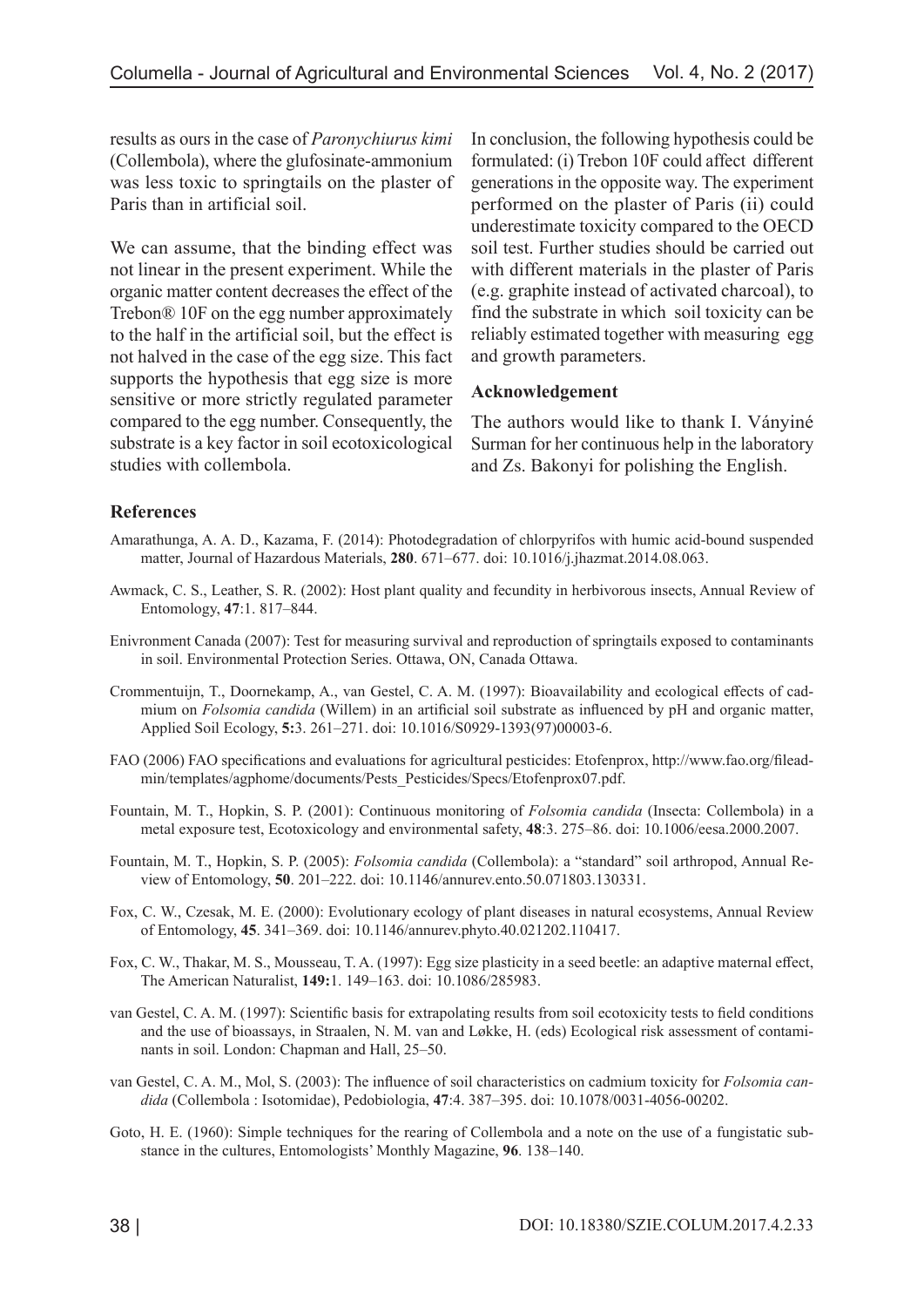- Hafer, N., Ebil, S., Uller, T., Pike, N. (2011): Transgenerational effects of food availability on age at maturity and reproductive output in an asexual collembolan species, Biology letters, **7**. 755–758. doi: 10.1098/ rsbl.2011.0139.
- Hafer, N., Pike, N. (2010): Shape change in viable eggs of the collembolan *Folsomia candida* provides insight into the role of Wolbachia endosymbionts, Zoological Research, **31**:6. 623–626. doi: 10.3724/SP.J.1141.2010.06623.
- Heimbach, U., Baloch, A. A. (1994): Effects of 3 pesticides on *Poecilus cupreus* (Coleoptera, Carabidae) at different posttreatment temperatures, Environmental Toxicology and Chemistry, **13**:2. 317–324.
- ISO (1999): Soil quality-inhibition of reproduction of Collembola (*Folsomia candida*) by soil pollutants, International Standards Organisation. Geneva, Switzerland. doi: 10.1515/ci.2000.22.6.167.
- ISO (2011): Soil quality Avoidance test for determining the quality of soils and effects of chemicals on behaviour – Part 2: Test with collembolans (*Folsomia candida)*. ISO 17512-2. Geneva, Switzerland: International Standardization Organization. doi: 10.1515/ci.2000.22.6.167.
- Kang, S., Choi, W. I., Ryoo, M. I. (2001): Demography of *Paronychiurus kimi* (Lee) (Collembola: Onychiuridae) under the influence of glufosinate-ammonium on plaster charcoal substrate and in artificial soil, Applied Soil Ecology, **18:**1. 39–45. doi: 10.1016/S0929-1393(01)00150-0.
- Lebo, J. A, Huckins, J. N., Petty, J. D., Cranor, W. L., Ho, K. T. (2003): Comparisons of coarse and fine versions of two carbons for reducing the bioavailabilities of sediment-bound hydrophobic organic contaminants, Chemosphere, **50**:10. 1309–17. doi: 10.1016/S0045-6535(02)00817-2.
- Li, J., Huang, T., Li, L., Ding, T., Zhu, H., Yang, B., Ye, Q., Gan, J. (2016): Influence of soil factors on the stereoselective fate of a novel chiral insecticide, paichongding, in flooded paddy soils, Journal of Agricultural and Food Chemistry, **64**:43. 8109–8117. doi: 10.1021/acs.jafc.6b03422.
- Martikainen, E., Rantalainen, M. L. (1999): Temperature-time relationship in collembolan response to chemical exposure, Ecotoxicology and Environmental Safety, **42:**3. 236–244. doi: 10.1006/eesa.1998.1754.
- Mousseau, T. A., Fox, C. W. (1998): The adaptive significance of maternal effects, Trends in Ecology & Evolution, **13:**10. 403–407. doi: 10.1016/S0169-5347(98)01472-4.
- OECD (2009): Guidelines for testing chemicals–Collembola reproduction test in soil: 232. Paris, France: The Organisation for Economic Co-operation and Development (OECD). doi: 10.1787/9789264264601-en.
- Pedersen, B. M. (1999): Exposure routes and ecotoxicological effects of copper in soil. Linking laboratory to field. Vrije Universiteit, Amsterdam, The Netherlands.
- Pedersen, B. M., Temminghoff, E. J. M., Marinnussen, M. P. C. J., Elmegaard, M., Van Gestel, C. A. M. (1997): Copper accumulation and fitness of *Folsomia candida* Willem in copper-contaminated sandy soil as affected by pH and soil moisture, Applied Soil Ecology, **6**. 135–146. doi: 10.1016/S0929-1393(96)00155-2.
- Pedersen, M. B., van Gestel, C. A. M., Elmegaard, N. (2000): Effects of copper on reproduction of two collembolan species exposed through soil, food, and water, Environmental Toxicology and Chemistry, **19**:10. 2579–2588. doi: 0730-7268/00.
- Pinheiro, J., Bates, D., DebRoy, S., Sarkar, D., R Core Team (2013): nlme: Linear and non-linear mixed effect models, R package version 3.1-119. Available at: http://cran.r-project.org/package=nlme.
- R Core Team (2012): R: A language and environment for statistical computing. Vienna, Austria: R Foundation for Statistical Computing. Available at: R Core Team.
- Schneider, C. A., Rasband, W. S., Eliceiri, K. (2012): NIH Image to ImageJ: 25 years of image analysis, Nature Methods, **9**. 671–675. doi: 10.1038/nmeth.2089.
- Shrestha, B., Anderson, T. A., Acosta-Martinez, V., Payton, P., Cañas-Carrell, J. E. (2015): The influence of multiwalled carbon nanotubes on polycyclic aromatic hydrocarbon (PAH) bioavailability and toxicity to soil microbial communities in alfalfa rhizosphere, Ecotoxicology and Environmental Safety, **116**. 143–149. doi: 10.1016/j.ecoenv.2015.03.005.